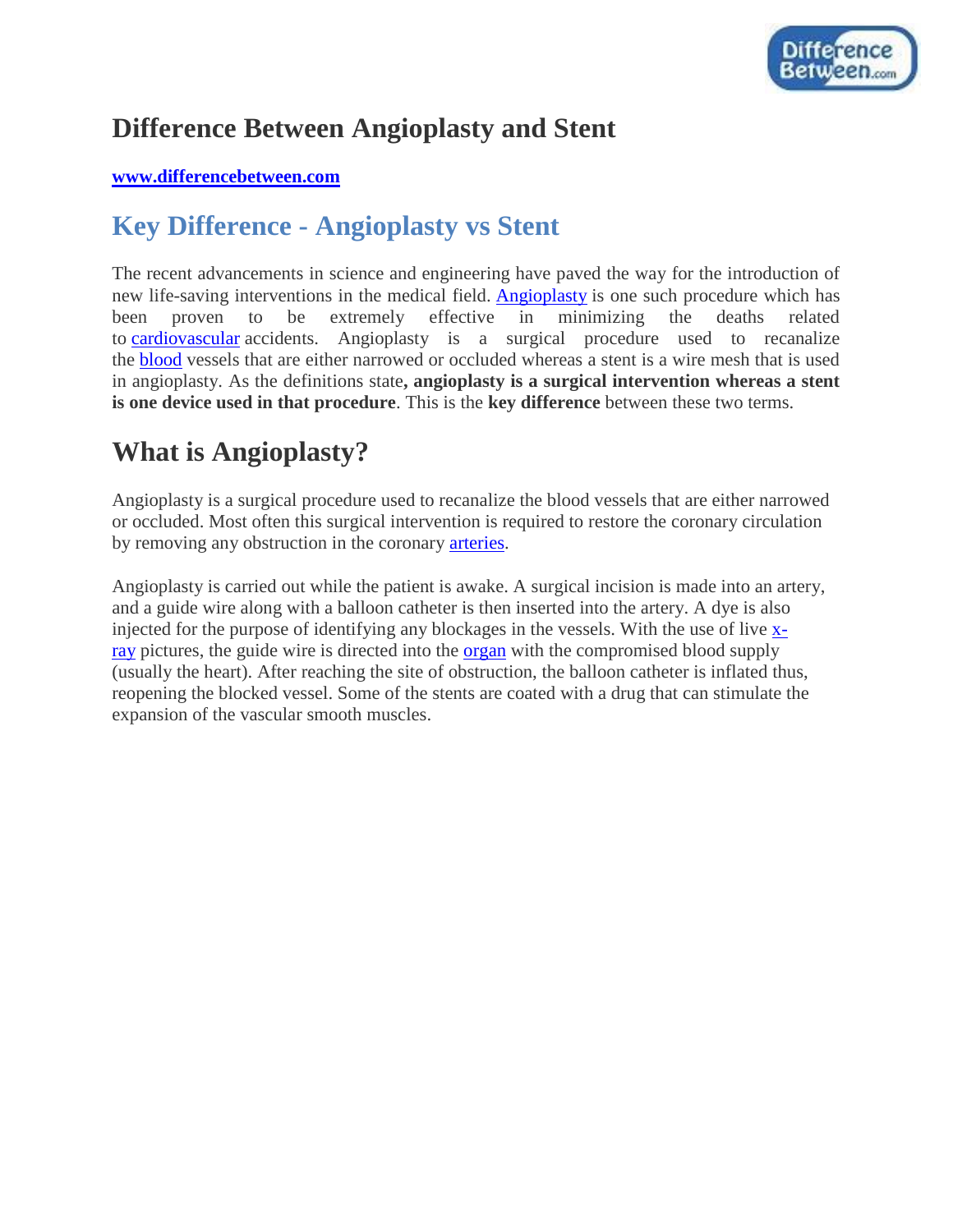

**Fig 01: Angioplasty**

Although angioplasty is an extremely effective way of treating ischemic [heart diseases,](http://www.differencebetween.com/difference-between-coronary-heart-disease-and-cardiovascular-disease/) it cannot be performed when the patient has multiple blockages in the coronary circulation or when the site of obstruction is difficult to be accessed.

Risks associated with angioplasty,

- Formation of thrombi and their embolization
- Damages to vital blood vessels or heart valves
- Deformation of the stent and subsequent occlusion of the vessel
- **[Arrhythmias](http://www.differencebetween.com/difference-between-arrhythmia-and-dysrhythmia/)**

## **What is Stent?**

A stent is a wire mesh that is used in angioplasty. The stent is also inserted into the artery along with the balloon catheter. It helps to keep the vessel inflated once the balloon catheter is removed.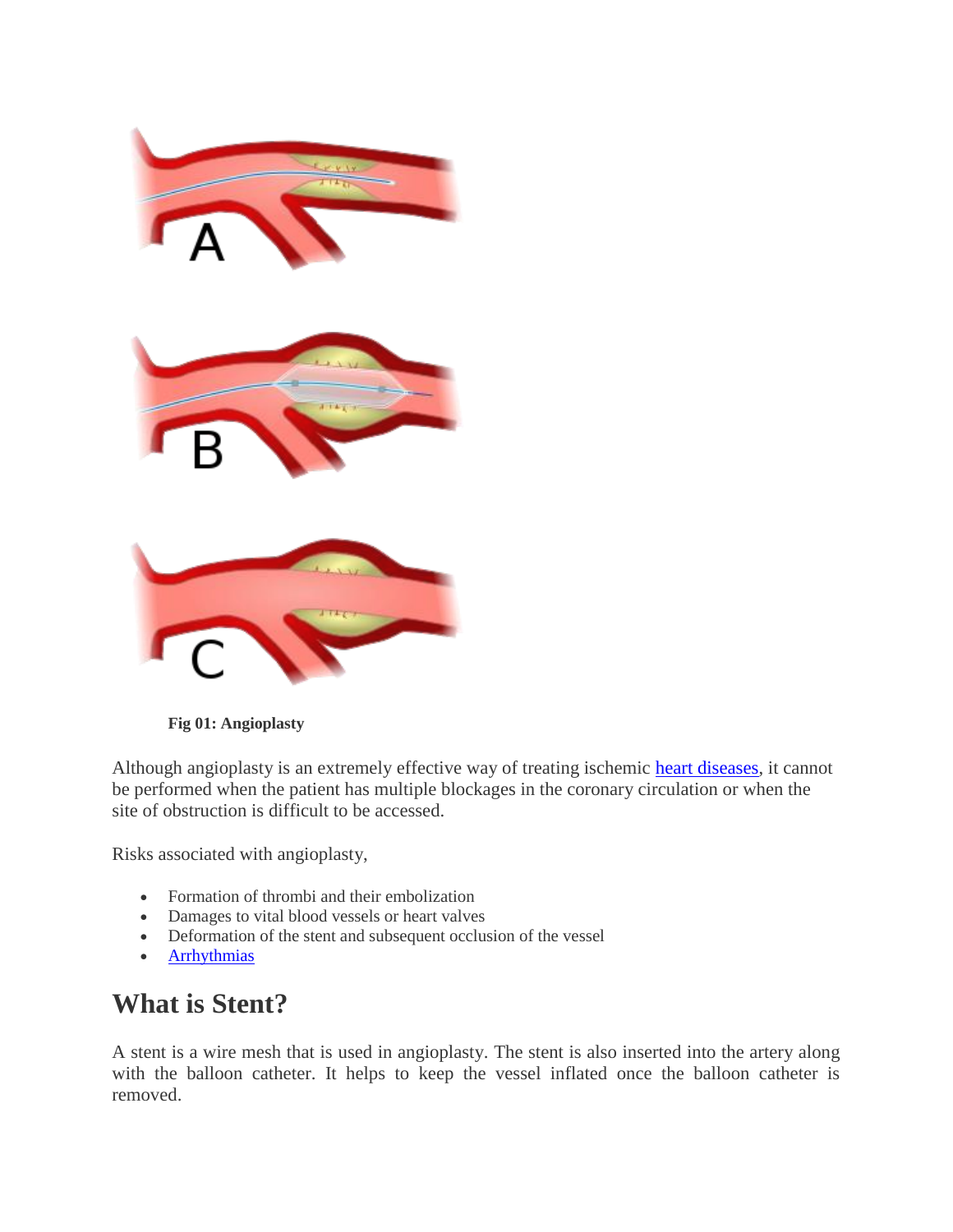# **Stent in Coronary Artery**



**Fig 02: A Stent in the Coronary Artery**

## **What is the Difference Between Angioplasty and Stent?**

| <b>Angioplasty vs Stent</b>                                    |                                  |
|----------------------------------------------------------------|----------------------------------|
| Angioplasty is a surgical procedure used to recanalize the     | A stent is a wire mesh that is   |
| blood vessels that are either narrowed or occluded.            | used in angioplasty.             |
| <b>Use</b>                                                     |                                  |
| Angioplasty is a surgical intervention used mostly in treating | A stent is a device that is used |
| ischemic heart diseases.                                       | in angioplasty.                  |

## **Summary - Angioplasty vs Stent**

Angioplasty is a surgical procedure used to recanalize the blood vessels that are either narrowed or occluded, and a stent is a wire mesh that is used in this procedure. Angioplasty is, therefore, a surgical intervention which is mostly used in treating ischemic heart diseases whereas a stent is one device used in angioplasty. This is the major difference between these two terms.

**Reference:**